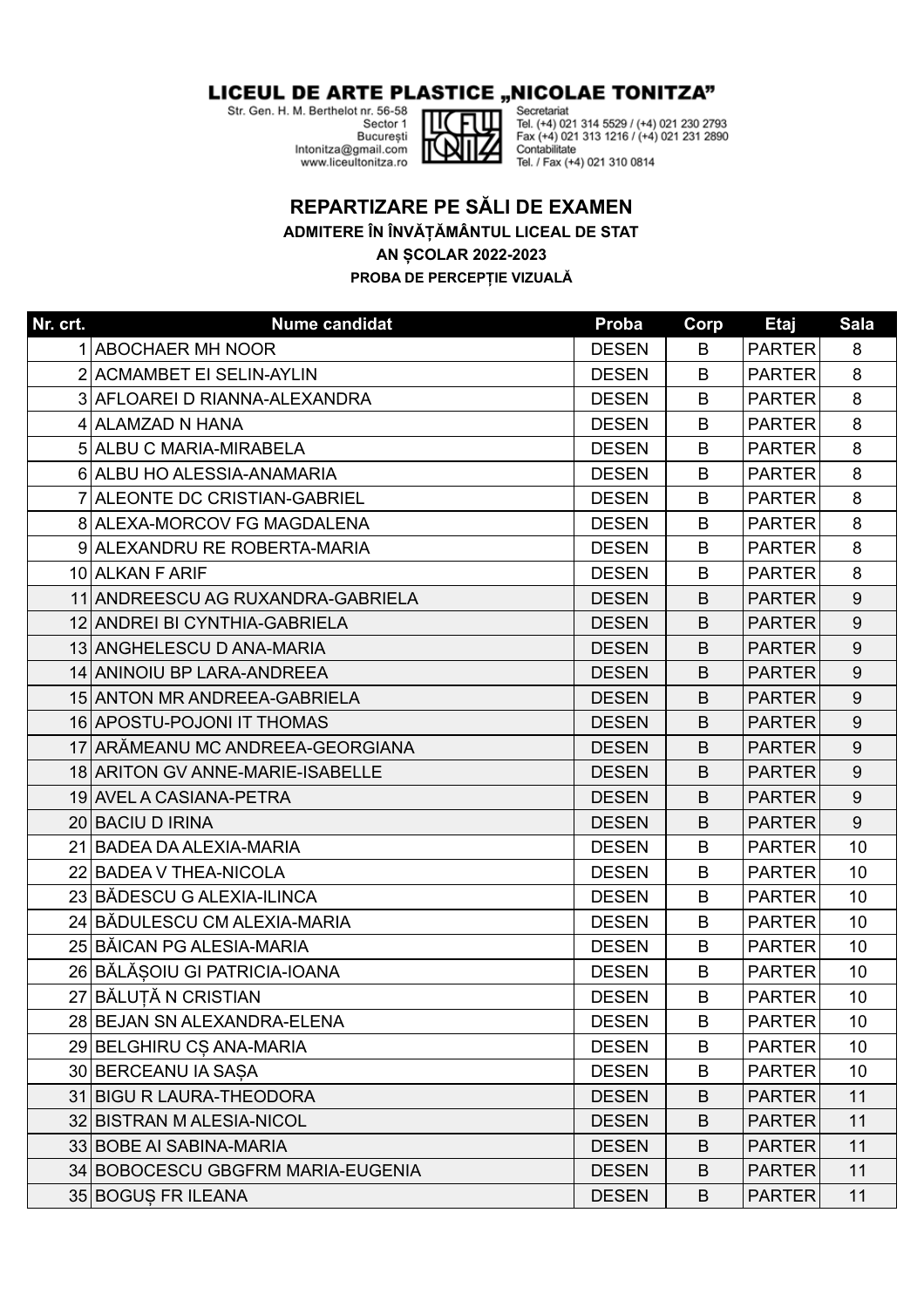| 36 BOJOIU M ANDREEA-MONICA         | <b>DESEN</b> | B | <b>PARTER</b> | 11              |
|------------------------------------|--------------|---|---------------|-----------------|
| 37 BONCU M IOANA-AMALIA            | <b>DESEN</b> | B | <b>PARTER</b> | 11              |
| 38 BOROS IA MIHAELA-ELIANA         | <b>DESEN</b> | B | <b>PARTER</b> | 11              |
| 39 BOSTAN A MELISSA-IRIS           | <b>DESEN</b> | B | <b>PARTER</b> | 11              |
| 40 BOTICĂ D EMMA                   | <b>DESEN</b> | B | <b>PARTER</b> | 11              |
| 41 BREZEANU B MIRUNA-ELENA         | <b>DESEN</b> | B | <b>PARTER</b> | 12              |
| 42 BRÎNZAN Ş ALEXANDRA-ŞTEFANIA    | <b>DESEN</b> | B | <b>PARTER</b> | 12 <sub>2</sub> |
| 43 BUCUR N CRISTIANA               | <b>DESEN</b> | B | <b>PARTER</b> | 12 <sub>2</sub> |
| 44 BUDĂU A REBECA-MARIA            | <b>DESEN</b> | B | <b>PARTER</b> | 12              |
| 45 BULUCEA C VICTORIA-ALEXANDRA    | <b>DESEN</b> | B | <b>PARTER</b> | 12 <sub>2</sub> |
| 46 BUMBĂCEA VM TEODORA-VANESSA     | <b>DESEN</b> | B | <b>PARTER</b> | 12              |
| 47 BURCĂ FA ADELA-MARIA            | <b>DESEN</b> | B | <b>PARTER</b> | 12              |
| 48 BURNAR FL CARINA-ANDREEA        | <b>DESEN</b> | B | <b>PARTER</b> | 12 <sub>2</sub> |
| 49 BUSUIOC MM ALEXANDRA-CRISTINA   | <b>DESEN</b> | B | <b>PARTER</b> | 12 <sub>2</sub> |
| 50 BUZOIANU CR VLAD                | <b>DESEN</b> | B | <b>PARTER</b> | 12 <sub>2</sub> |
| 51 BUZOIANU CV PETRU               | <b>DESEN</b> | B | ET. 1         | 13              |
| 52 CAFAGNA F KRYSTAL-TEODORA       | <b>DESEN</b> | B | ET. 1         | 13              |
| 53 CALOEANU S MARIA                | <b>DESEN</b> | B | ET. 1         | 13              |
| 54 CALOMFIRESCU RV IRIS            | <b>DESEN</b> | B | ET. 1         | 13              |
| 55 CATANĂ I CRISTINA-NICOLE        | <b>DESEN</b> | B | ET. 1         | 13              |
| 56 CĂRUNTU AC MĂDĂLINA-ANA         | <b>DESEN</b> | B | ET. 1         | 13              |
| 57 CĂTANĂ MC MARIA-ILINCA          | <b>DESEN</b> | B | ET. 1         | 13              |
| 58 CĂTRUNĂ A IOANA                 | <b>DESEN</b> | B | ET. 1         | 13              |
| 59 CERNEA N BOGDAN                 | <b>DESEN</b> | B | ET. 1         | 13              |
| 60 CERTAN A LERA-ANDREEA           | <b>DESEN</b> | B | ET. 1         | 13              |
| 61 CHIKH AL SAGHA M IMAN           | <b>DESEN</b> | B | ET. 1         | 14              |
| 62 CHIREA M ANDREEA-ALEXIA         | <b>DESEN</b> | B | ET. 1         | 14              |
| 63 CHIRU F MATEI-ALEXANDRU         | <b>DESEN</b> | B | ET. 1         | 14              |
| 64 CHIRVĂȘOIU CN DARIA             | <b>DESEN</b> | B | ET. 1         | 14              |
| 65 CHIS BV IOANA                   | <b>DESEN</b> | B | ET. 1         | 14              |
| 66 CHITAC S SOPHIE                 | <b>DESEN</b> | B | ET. 1         | 14              |
| 67 CHIVU V MARIA                   | <b>DESEN</b> | B | ET. 1         | 14              |
| 68 CIOBANU C AMALIA-ELENA          | <b>DESEN</b> | B | ET. 1         | 14              |
| 69 CIOCOIU CI SOFIA-ELENA          | <b>DESEN</b> | B | ET. 1         | 14              |
| 70 CIUCĂ MA ALEXIA-MARIA           | <b>DESEN</b> | B | ET. 1         | 14              |
| 71 CIUCU C ALEXIA-GABRIELA         | <b>DESEN</b> | B | ET. 1         | 15              |
| 72 CIUMAȘU CG FLORENTINA-ALEXANDRA | <b>DESEN</b> | B | ET. 1         | 15              |
| 73 CÎMPEANU V ANDREEA-MARIA        | <b>DESEN</b> | B | ET. 1         | 15              |
| 74 COJOCARU N RIANA-MARIA          | <b>DESEN</b> | B | ET. 1         | 15              |
| 75 COLCEAG V MORGAN-ALEXIS         | <b>DESEN</b> | B | ET. 1         | 15              |
| 76 CONDURACHE AI MARA-STEFANIA     | <b>DESEN</b> | B | ET. 1         | 15              |
| 77 CONSTANDA L LAURA-ISABELA       | <b>DESEN</b> | B | ET. 1         | 15              |
| 78 CONSTANTIN C NATALIA-MARIA      | <b>DESEN</b> | B | ET. 1         | 15              |
| 79 CONSTANTINESCU A ALEXIA         | <b>DESEN</b> | B | ET. 1         | 15              |
| 80 CONSTANTINESCU AD RUXANDRA      | <b>DESEN</b> | B | ET. 1         | 15              |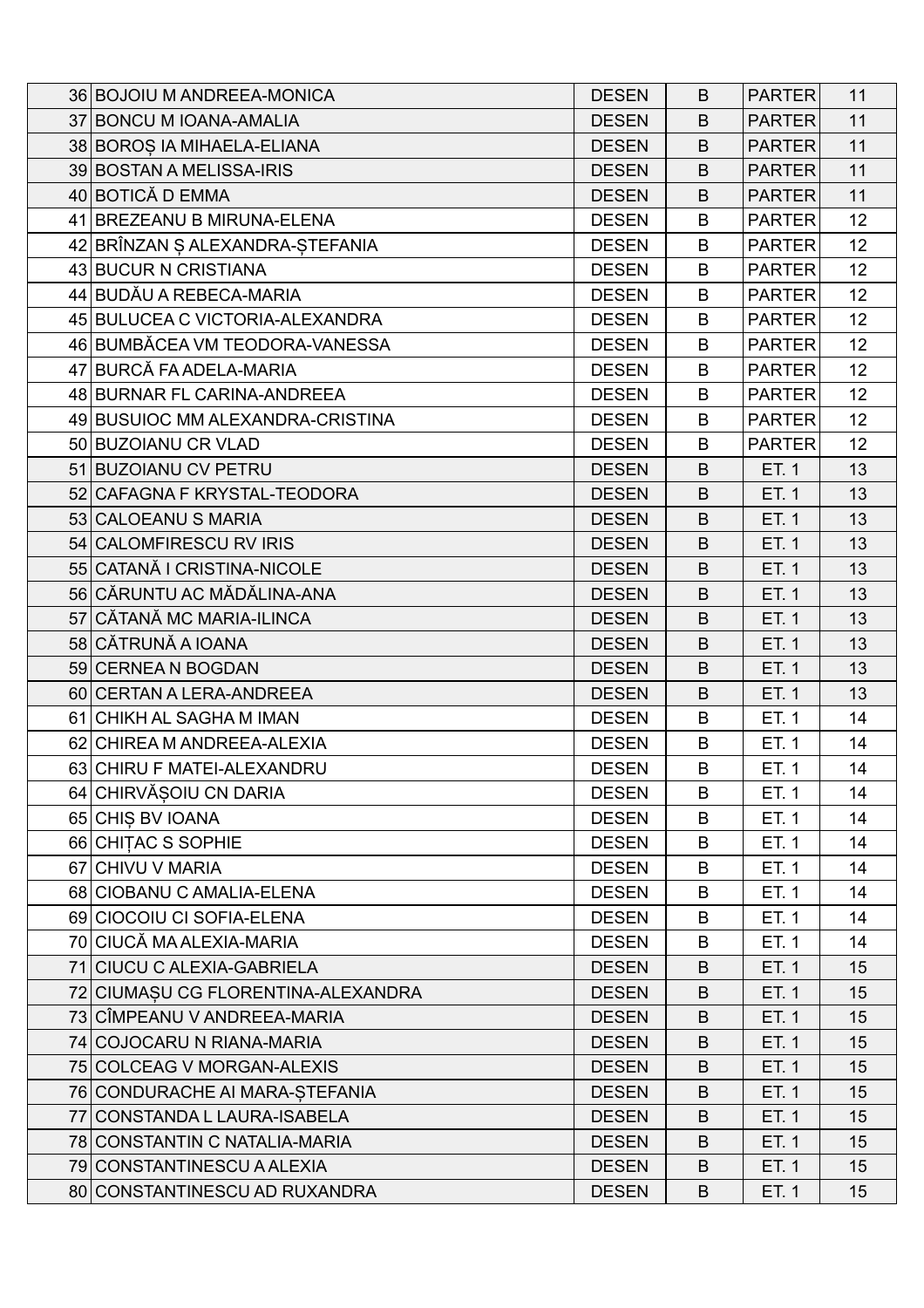| 81 CONSTANTINESCU SȘ MARA          | <b>DESEN</b> | B | ET. 1 | 16 |
|------------------------------------|--------------|---|-------|----|
| 82 CONSTANTINESCU Ș ROXANA         | <b>DESEN</b> | B | ET. 1 | 16 |
| 83 COSTACHE FA OANA-FELICIA        | <b>DESEN</b> | B | ET. 1 | 16 |
| 84 COSTACHE IV ELENA-MARIA-IRIS    | <b>DESEN</b> | B | ET. 1 | 16 |
| 85 COSTICEA VM TEODOR-NICHOLAS     | <b>DESEN</b> | B | ET. 1 | 16 |
| 86 COSTIN BS CLARA-IOANA           | <b>DESEN</b> | B | ET. 1 | 16 |
| 87 COZMA C KARINA-GABRIELA         | <b>DESEN</b> | B | ET. 1 | 16 |
| 88 COZMACIUC RF ANA                | <b>DESEN</b> | B | ET. 1 | 16 |
| 89 CRAIU D ALEXANDRA-GABRIELA      | <b>DESEN</b> | B | ET. 1 | 16 |
| 90 CRĂCIUN A PETRU-TEODOR          | <b>DESEN</b> | B | ET. 1 | 16 |
| 91 CRETU DL STEFAN                 | <b>DESEN</b> | B | ET. 1 | 17 |
| 92 CRETU O AURORA-FILOFTEIA        | <b>DESEN</b> | B | ET. 1 | 17 |
| 93 CRISTEA A ALEXANDRA             | <b>DESEN</b> | B | ET. 1 | 17 |
| 94 CRISTEA AA AARA-ANA-MARIA       | <b>DESEN</b> | B | ET. 1 | 17 |
| 95 CRISTESCU D LUCA-DANTE          | <b>DESEN</b> | B | ET. 1 | 17 |
| 96 CSISSER   ALESIA-IOANA          | <b>DESEN</b> | B | ET. 1 | 17 |
| 97 CULEA M ANA-ADELINA             | <b>DESEN</b> | B | ET. 1 | 17 |
| 98 CUMPĂNAȘU C BEATRICE            | <b>DESEN</b> | B | ET. 1 | 17 |
| 99 CUZMIN BA EDUARD-CIPRIAN        | <b>DESEN</b> | B | ET. 1 | 17 |
| 100 DABU GD MARIA-LUANA            | <b>DESEN</b> | B | ET. 1 | 17 |
| 101 DANELOPOL BG KATIA-MARIA       | <b>DESEN</b> | B | ET. 1 | 18 |
| 102 DANI P DAVID                   | <b>DESEN</b> | B | ET. 1 | 18 |
| 103 DASCĂLU I SÂNZIANA-MARIA       | <b>DESEN</b> | B | ET. 1 | 18 |
| 104 DĂNAC N IOANA-ALINA-BIANCA     | <b>DESEN</b> | B | ET. 1 | 18 |
| 105 DĂNCĂU FL ANDREEA-DELIA        | <b>DESEN</b> | B | ET. 1 | 18 |
| 106 DEDU AM ANA                    | <b>DESEN</b> | B | ET. 1 | 18 |
| 107 DENA EC BIANCA-MARIA           | <b>DESEN</b> | B | ET. 1 | 18 |
| 108 DIMOFTE CG MARIA-CRISTINA      | <b>DESEN</b> | B | ET. 1 | 18 |
| 109 DINA C FILIP                   | <b>DESEN</b> | B | ET. 1 | 18 |
| 110 DINICĂ M DARIA-IULIA           | <b>DESEN</b> | B | ET. 1 | 18 |
| 111 DINU AA ALEXANDRA-ANDREEA      | <b>DESEN</b> | B | ET. 2 | 19 |
| 112 DINU FC ANA                    | <b>DESEN</b> | B | ET. 2 | 19 |
| 113 DINU IMT ANTONIA-MARA-ILINCA   | <b>DESEN</b> | B | ET. 2 | 19 |
| 114 DÎRJAN M MARIA-ROBERTA         | <b>DESEN</b> | B | ET. 2 | 19 |
| 115 DOBRE A ARIANA-MARIA           | <b>DESEN</b> | B | ET. 2 | 19 |
| 116 DOBRE D STEFAN-CEZAR           | <b>DESEN</b> | B | ET. 2 | 19 |
| 117 DOBRICĂ B MENKALINAN-LUCA      | <b>DESEN</b> | B | ET. 2 | 19 |
| 118 DOVLECIOAICA CM MAIA-CRISTIANA | <b>DESEN</b> | B | ET. 2 | 19 |
| 119 DRAGOMIR A NICOLAS-ALEXANDRU   | <b>DESEN</b> | B | ET. 2 | 19 |
| 120 DRĂGHICI ID DAVID-CRISTIAN     | <b>DESEN</b> | B | ET. 2 | 19 |
| 121 DRĂGOI A NOA                   | <b>DESEN</b> | B | ET. 2 | 20 |
| 122 DRĂGUȘANU G DALIA-TEODORA      | <b>DESEN</b> | B | ET. 2 | 20 |
| 123 DRESCANU BI DANIELA-IOANA      | <b>DESEN</b> | B | ET. 2 | 20 |
| 124 DUDEA SV MAIA-ANDREEA          | <b>DESEN</b> | B | ET. 2 | 20 |
| 125 DUMITRESCU A OLIVIA-CRISTINA   | <b>DESEN</b> | B | ET. 2 | 20 |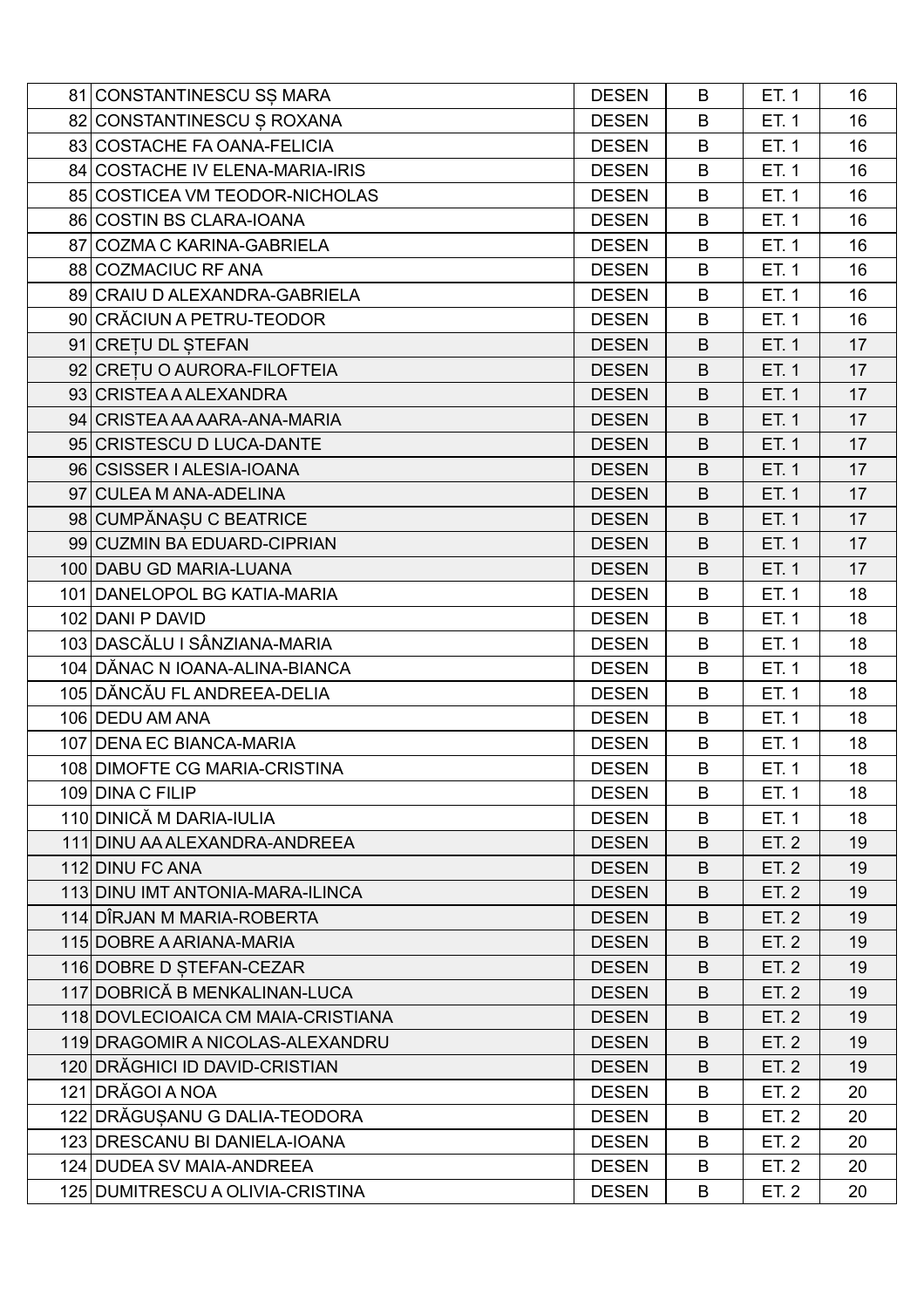| 126 DUMITRESCU AA ANA-MARIA-THEA                  | <b>DESEN</b> | B           | ET. 2         | 20              |
|---------------------------------------------------|--------------|-------------|---------------|-----------------|
| 127 DUMITRESCU C BIANCA                           | <b>DESEN</b> | B           | ET. 2         | 20              |
| 128 DUMITRESCU M ALINA-PETRUȚA                    | <b>DESEN</b> | B           | ET. 2         | 20              |
| 129 DUMITRICĂ G MARIA-ALEXANDRA                   | <b>DESEN</b> | B           | ET. 2         | 20              |
| 130 DUMITRIU CG MARIA-ADNANA                      | <b>DESEN</b> | B           | ET. 2         | 20              |
| 131 DUMITRIU ȘI RUXANDRA-ANDREEA                  | <b>DESEN</b> | B           | ET. 2         | 21              |
| 132 DUMITRU RD MIRUNA-IONELA                      | <b>DESEN</b> | B           | ET. 2         | 21              |
| 133 DUNĂREANU B ANNABELLA                         | <b>DESEN</b> | B           | ET. 2         | 21              |
| 134 EFTIMIE-LINCA L MAYA-IOANA                    | <b>DESEN</b> | B           | ET. 2         | 21              |
| 135 ENACHE M RARES-TEODOR                         | <b>DESEN</b> | B           | ET. 2         | 21              |
| 136 ENE M SARA-MARIA                              | <b>DESEN</b> | B           | ET. 2         | 21              |
| 137 FARMAZON VC ADRIANA-IULIANA                   | <b>DESEN</b> | B           | ET. 2         | 21              |
| 138 FETCU E MARIA-ALEXANDRA                       | <b>DESEN</b> | B           | ET. 2         | 21              |
| 139 FETCU ID ANNA-MARIA                           | <b>DESEN</b> | B           | ET. 2         | 21              |
| 140 FLOREA CD KARINA-ALEXANDRA-ANDREEA            | <b>DESEN</b> | B           | ET. 2         | 21              |
| 141 FLOREA ME MARIA                               | <b>DESEN</b> | B           | ET. 2         | 22              |
| 142 FLOREA V ADRIAN-ROBERT                        | <b>DESEN</b> | B           | ET. 2         | 22              |
| 143 FLORESCU ES BARTOLOMEO-GABRIEL                | <b>DESEN</b> | B           | ET. 2         | 22              |
| 144 FLOROI FC TUDOR-CONSTANTIN                    | <b>DESEN</b> | B           | ET. 2         | 22              |
| 145 FRANK L SORINA                                | <b>DESEN</b> | B           | ET. 2         | 22              |
| 146 FRASIN ME INGRID-MARIA                        | <b>DESEN</b> | B           | ET. 2         | 22              |
| 147 FRIPTU GM MARIA-MIRABELA                      | <b>DESEN</b> | B           | ET. 2         | 22              |
| 148 FULGA CC ALESIA-IOANA                         | <b>DESEN</b> | B           | ET. 2         | 22              |
| 149 FURNEA C ALEXANDRA                            | <b>DESEN</b> | B           | ET. 2         | 22              |
| 150 GĂMAN C VANESSA                               | <b>DESEN</b> | B           | ET. 2         | 22              |
| 151 GEORGESCU SA SOPHIE-MAIA                      | <b>DESEN</b> | B           | ET. 2         | 24              |
| 152 GEORGIAN B INGRID-MARIA                       | <b>DESEN</b> | B           | ET. 2         | 24              |
| 153 GHEORGHE IC MARIA                             | <b>DESEN</b> | B           | ET. 2         | 24              |
| 154 GHEORGHE-TYIRA M MARIA                        | <b>DESEN</b> | B           | ET. 2         | 24              |
| 155 GHEORGHIAN R ADINA-IOANA                      | <b>DESEN</b> | B           | ET. 2         | 24              |
| 156 GHEORGHIU DA GABRIEL                          | <b>DESEN</b> | B           | ET. 2         | 24              |
| 157 GHERGHEL VO LARA-ANDREEA                      | <b>DESEN</b> | B           | ET. 2         | 24              |
| 158 GHERGU LA ELENA-CLARA                         | <b>DESEN</b> | B           | ET. 2         | 24              |
| 159 GHIDUS SS SILVIA-MARIA                        | <b>DESEN</b> | B           | ET. 2         | 24              |
| 160 GHITĂ MM MARIA-GABRIELA                       | <b>DESEN</b> | B           | ET. 2         | 24              |
| 161 GHITULICĂ LP IVANA-CHRISTIANA                 | <b>DESEN</b> | C           | <b>PARTER</b> | CO <sub>2</sub> |
| 162 GHOLAMABBAS-JAVAN H CONSTANTIN-IONUT-BENIAMIN | <b>DESEN</b> | C           | <b>PARTER</b> | CO <sub>2</sub> |
| 163 GLOMNICU MS BOGDAN                            | <b>DESEN</b> | C           | <b>PARTER</b> | CO <sub>2</sub> |
| 164 GRĂUNȚĂ V ADRIANA-PETRUȚA                     | <b>DESEN</b> | C           | <b>PARTER</b> | CO <sub>2</sub> |
| 165 GRECU M COSMINA-STEFANIA                      | <b>DESEN</b> | $\mathsf C$ | <b>PARTER</b> | CO <sub>2</sub> |
| 166 GRIGORE GS DARIA-ANDREEA                      | <b>DESEN</b> | C           | <b>PARTER</b> | CO <sub>2</sub> |
| 167 GRIGORE P CRISTIAN-ANDREI                     | <b>DESEN</b> | C           | <b>PARTER</b> | CO <sub>2</sub> |
| 168 GRIGORESCU DE MELANIA-MARIA                   | <b>DESEN</b> | $\mathsf C$ | <b>PARTER</b> | CO <sub>2</sub> |
| 169 GRIGORIE O ANA-MARIA                          | <b>DESEN</b> | C           | <b>PARTER</b> | CO <sub>2</sub> |
| 170 GROSU MJ VALENTIN-SEBASTIAN                   | <b>DESEN</b> | C           | <b>PARTER</b> | CO <sub>2</sub> |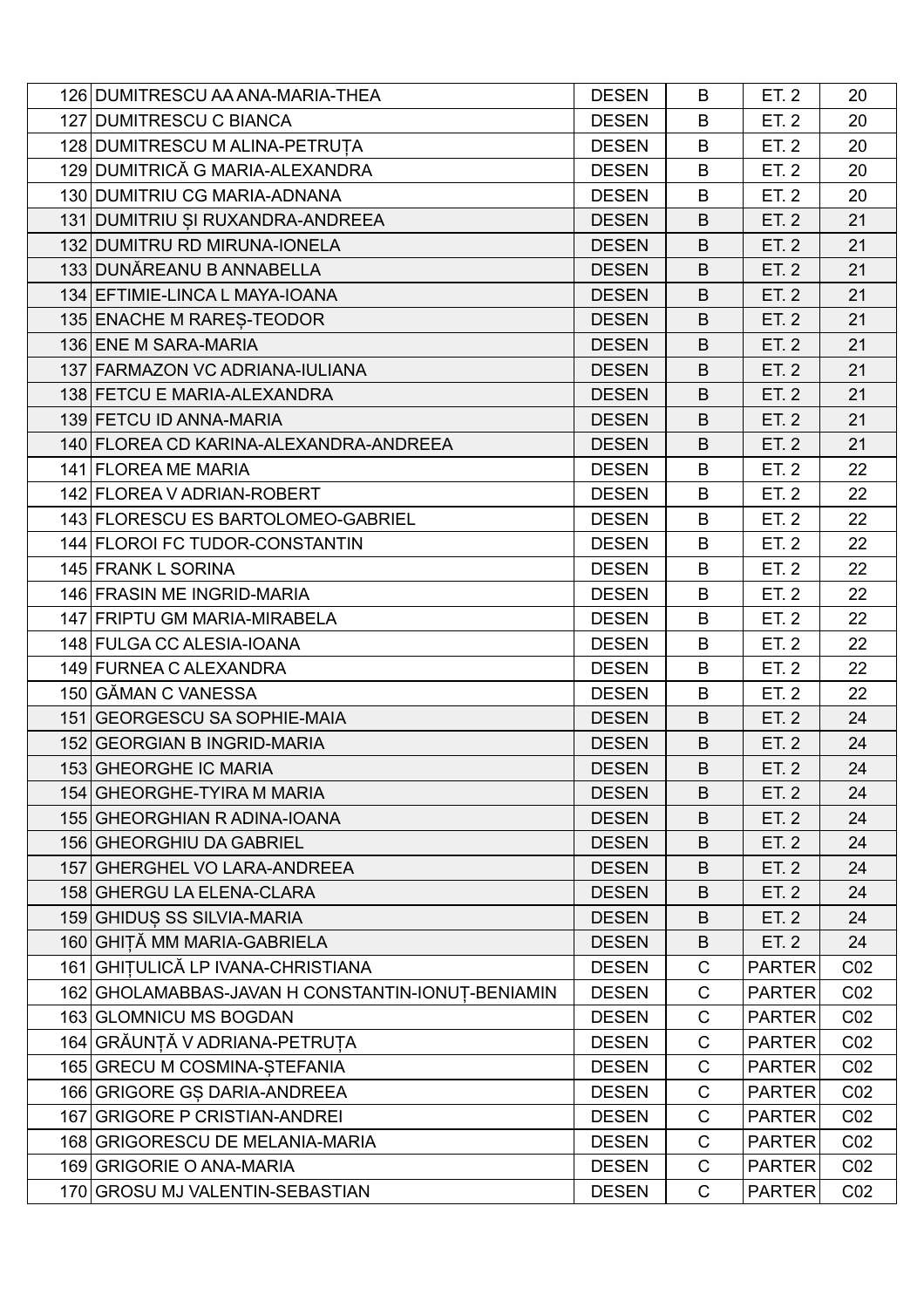| 171 GUJA M ANDREEA-ALINA           | <b>DESEN</b> | C            | <b>PARTER</b> | CO <sub>2</sub> |
|------------------------------------|--------------|--------------|---------------|-----------------|
| 172 GUNE M ANDRA-GABRIELA          | <b>DESEN</b> | $\mathsf{C}$ | <b>PARTER</b> | CO <sub>2</sub> |
| 173 HARTIA M ILINCA-MARIA          | <b>DESEN</b> | $\mathsf{C}$ | <b>PARTER</b> | CO <sub>2</sub> |
| 174 HATEGANU G MAIA-MIRIAM         | <b>DESEN</b> | $\mathsf C$  | <b>PARTER</b> | CO <sub>2</sub> |
| 175 HOAGHEA C RUXANDRA-ARINA       | <b>DESEN</b> | $\mathsf{C}$ | <b>PARTER</b> | CO <sub>2</sub> |
| 176   IACOB C MIRELA-VALENTINA     | <b>DESEN</b> | $\mathsf C$  | <b>PARTER</b> | CO <sub>2</sub> |
| 177 IANĂU R MARIA-ALEXANDRA        | <b>DESEN</b> | C            | <b>PARTER</b> | C <sub>03</sub> |
| 178 IANCU RM BIANCA-MARIA          | <b>DESEN</b> | $\mathsf{C}$ | <b>PARTER</b> | C03             |
| 179 ILIE AG MIHAELA                | <b>DESEN</b> | $\mathsf{C}$ | <b>PARTER</b> | C <sub>03</sub> |
| 180 ILIE LVV GABRIELA-IRENE        | <b>DESEN</b> | $\mathsf{C}$ | <b>PARTER</b> | C <sub>03</sub> |
| 181   IOAN FS MARIA-CRISTINA       | <b>DESEN</b> | $\mathsf{C}$ | <b>PARTER</b> | C03             |
| 182 IOLU AO ILINCA-MARIA           | <b>DESEN</b> | $\mathsf{C}$ | <b>PARTER</b> | C <sub>03</sub> |
| 183 ION FAIULIA-MARIA              | <b>DESEN</b> | $\mathsf{C}$ | <b>PARTER</b> | C <sub>03</sub> |
| 184 ION I DARIA-NAOMI              | <b>DESEN</b> | $\mathsf C$  | <b>PARTER</b> | C03             |
| 185   IONESCU A DECEBAL-MARIAN     | <b>DESEN</b> | $\mathsf{C}$ | <b>PARTER</b> | C <sub>03</sub> |
| 186 IONESCU C DARIA                | <b>DESEN</b> | $\mathsf C$  | <b>PARTER</b> | C <sub>03</sub> |
| 187   IONESCU I ILINCA-MAIA        | <b>DESEN</b> | $\mathsf C$  | <b>PARTER</b> | C <sub>03</sub> |
| 188   IONESCU MD CARINA-FLORENTINA | <b>DESEN</b> | $\mathsf{C}$ | <b>PARTER</b> | CO <sub>3</sub> |
| 189 IONIȚĂ P ANA-MARIA-VALENTINA   | <b>DESEN</b> | $\mathsf{C}$ | <b>PARTER</b> | C <sub>03</sub> |
| 190 IORDAN F MARUCA                | <b>DESEN</b> | $\mathsf C$  | <b>PARTER</b> | C03             |
| 191   IOSEF MS IOANA-VALENTINA     | <b>DESEN</b> | $\mathsf{C}$ | <b>PARTER</b> | C <sub>03</sub> |
| 192   IRIMIA ID DAVID              | <b>DESEN</b> | $\mathsf{C}$ | <b>PARTER</b> | C <sub>03</sub> |
| 193 IUREA C MARA-ILINCA            | <b>DESEN</b> | $\mathsf{C}$ | <b>PARTER</b> | CO <sub>4</sub> |
| 194 IVAN BM ALEXANDRA-MIHAELA      | <b>DESEN</b> | $\mathsf C$  | <b>PARTER</b> | CO <sub>4</sub> |
| 195 IVAN BM BOGDAN-ANDREI          | <b>DESEN</b> | $\mathsf{C}$ | <b>PARTER</b> | CO <sub>4</sub> |
| 196 IVAN FM MIHAI-ROBERT           | <b>DESEN</b> | $\mathsf{C}$ | <b>PARTER</b> | CO <sub>4</sub> |
| 197 IVASCU MR RUT                  | <b>DESEN</b> | $\mathsf C$  | <b>PARTER</b> | CO <sub>4</sub> |
| 198 JELES C ALESSIA-CRISTINA       | <b>DESEN</b> | $\mathsf C$  | <b>PARTER</b> | CO <sub>4</sub> |
| 199 JIANU-NEMȚEANU C ISABELL-MARIA | <b>DESEN</b> | C            | <b>PARTER</b> | CO <sub>4</sub> |
| 200 JUGĂNARU A LETIȚIA-CRISTINA    | <b>DESEN</b> | C            | <b>PARTER</b> | CO <sub>4</sub> |
| 201 KAMNER R CRISTA-MARIA          | <b>DESEN</b> | C            | <b>PARTER</b> | CO <sub>4</sub> |
| 202 KEYL-GAVRIS HOG BRIGITTE       | <b>DESEN</b> | $\mathsf C$  | <b>PARTER</b> | CO <sub>4</sub> |
| 203 KIRKPANTUR T SERRA             | <b>DESEN</b> | $\mathsf C$  | <b>PARTER</b> | CO <sub>4</sub> |
| 204 LESY T MINH-ANDREI             | <b>DESEN</b> | C            | <b>PARTER</b> | CO <sub>4</sub> |
| 205 LEU CC RĂZVAN-ANDREI           | <b>DESEN</b> | C            | <b>PARTER</b> | CO <sub>4</sub> |
| 206 LIPAN DV FLAVIA-IULIA          | <b>DESEN</b> | $\mathsf C$  | <b>PARTER</b> | CO <sub>4</sub> |
| 207 LUDWIG Z DARIA-GABRIELA        | <b>DESEN</b> | C            | <b>PARTER</b> | CO <sub>4</sub> |
| 208 LUNGU L ALINA-FLORENTINA       | <b>DESEN</b> | $\mathsf{C}$ | <b>PARTER</b> | CO <sub>4</sub> |
| 209 LUPSA LV VICTOR                | <b>DESEN</b> | $\mathsf{C}$ | ET. 1         | C12             |
| 210 LUPSA OA LIA                   | <b>DESEN</b> | $\mathsf{C}$ | ET. 1         | C <sub>12</sub> |
| 211 MADAN T ARIANA-ISABELA         | <b>DESEN</b> | $\mathsf C$  | ET. 1         | C <sub>12</sub> |
| 212 MADANI D MIHNEA-DARIUS         | <b>DESEN</b> | $\mathsf{C}$ | ET. 1         | C <sub>12</sub> |
| 213 MAGHRABI M DIANA               | <b>DESEN</b> | $\mathsf{C}$ | ET. 1         | C <sub>12</sub> |
| 214 MANDRIC A MIHAI-DAVID          | <b>DESEN</b> | $\mathsf C$  | ET. 1         | C <sub>12</sub> |
| 215 MANEA F IZABELA-DANIELA        | <b>DESEN</b> | $\mathsf{C}$ | ET. 1         | C12             |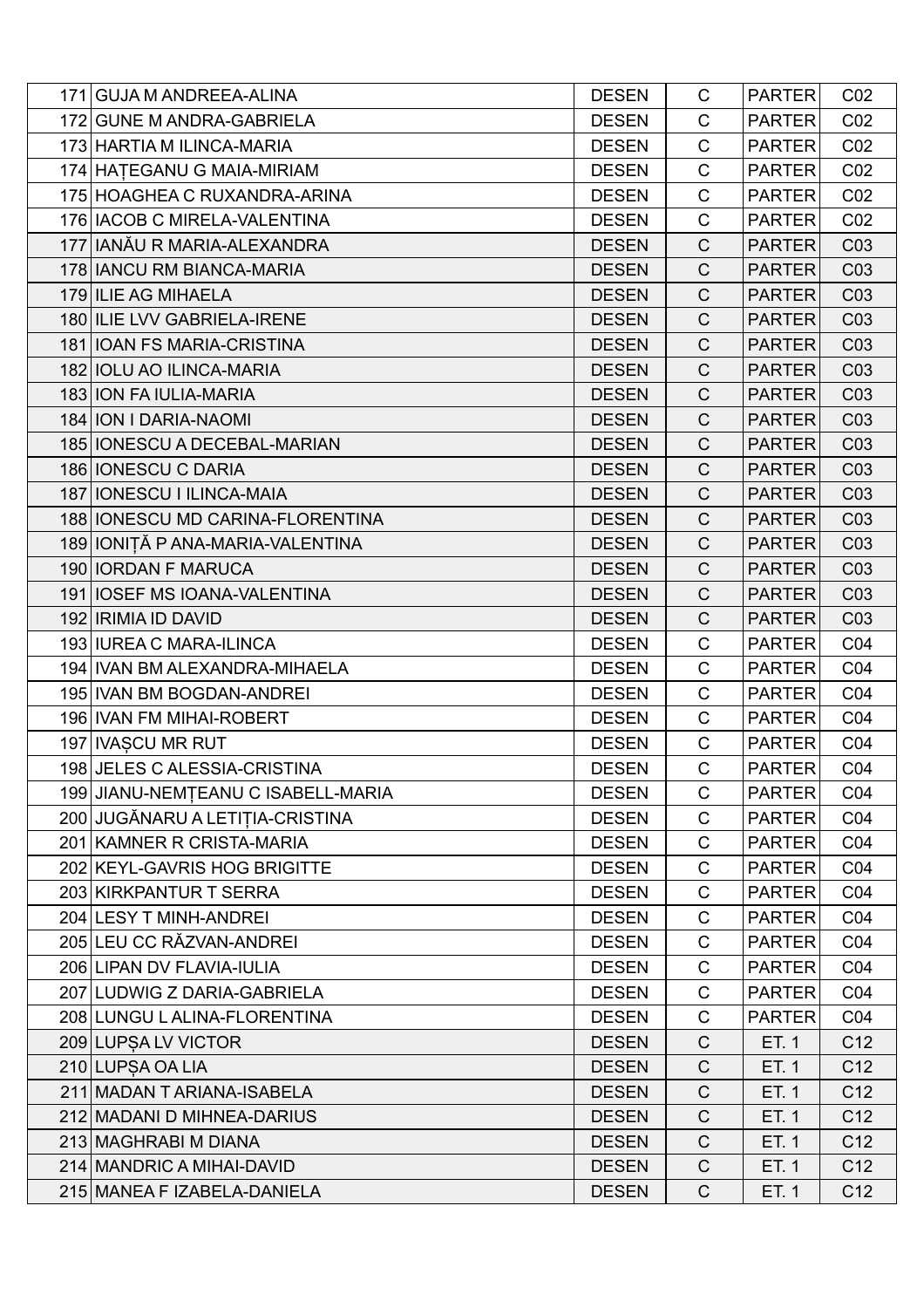| 216 MANEA VI MARIA-DENISA                | <b>DESEN</b> | C            | ET. 1 | C12             |
|------------------------------------------|--------------|--------------|-------|-----------------|
| 217 MANOLE E ANA-MARIA-MONICA            | <b>DESEN</b> | $\mathsf{C}$ | ET. 1 | C <sub>12</sub> |
| 218 MANOLE M DARIA-GABRIELA              | <b>DESEN</b> | $\mathsf C$  | ET. 1 | C12             |
| 219 MANOLIU A RALUCA-IOANA               | <b>DESEN</b> | $\mathsf C$  | ET. 1 | C <sub>12</sub> |
| 220 MARCU ȘR ANDREEA-ELENA               | <b>DESEN</b> | $\mathsf{C}$ | ET. 1 | C <sub>12</sub> |
| 221 MARICESCU AE IOANA-RALUCA            | <b>DESEN</b> | $\mathsf{C}$ | ET. 1 | C12             |
| 222 MARIN D ROBERT-DANIEL                | <b>DESEN</b> | $\mathsf C$  | ET. 1 | C <sub>12</sub> |
| 223 MARIN PP LAURA-ANDREEA-DENISA        | <b>DESEN</b> | $\mathsf C$  | ET. 1 | C <sub>13</sub> |
| 224 MARINCA SV SILVIA-ALEXANDRA          | <b>DESEN</b> | $\mathsf C$  | ET. 1 | C <sub>13</sub> |
| 225 MARINESCU C ADELA-DAFNE              | <b>DESEN</b> | $\mathsf C$  | ET. 1 | C <sub>13</sub> |
| 226 MARINESCU LE GABRIEL                 | <b>DESEN</b> | $\mathsf C$  | ET. 1 | C <sub>13</sub> |
| 227 MARINESCU LER CYNTHIA-THEODORA-MARIA | <b>DESEN</b> | $\mathsf C$  | ET. 1 | C <sub>13</sub> |
| 228 MATEI I SIMONA-IOANA                 | <b>DESEN</b> | $\mathsf C$  | ET. 1 | C <sub>13</sub> |
| 229 MĂCEACĂ SC SILVIA-ANAMARIA           | <b>DESEN</b> | $\mathsf C$  | ET. 1 | C <sub>13</sub> |
| 230 MÂNZU VR ANDRA-GABRIELA              | <b>DESEN</b> | $\mathsf C$  | ET. 1 | C <sub>13</sub> |
| 231 MERLUȘCĂ C IULIA-MAYA                | <b>DESEN</b> | $\mathsf C$  | ET. 1 | C <sub>13</sub> |
| 232 MICU CG SONIA-MIHAELA                | <b>DESEN</b> | $\mathsf C$  | ET. 1 | C <sub>13</sub> |
| 233 MIDVICHI L MARA                      | <b>DESEN</b> | $\mathsf C$  | ET. 1 | C <sub>13</sub> |
| 234 MIHAI AN MARIA-THEODORA              | <b>DESEN</b> | $\mathsf C$  | ET. 1 | C <sub>13</sub> |
| 235 MIHAI M ALEXANDRA                    | <b>DESEN</b> | C            | ET. 1 | C <sub>13</sub> |
| 236 MIHAIL A EVA                         | <b>DESEN</b> | $\mathsf C$  | ET. 1 | C <sub>13</sub> |
| 237 MIHAILOVICI D LUCA                   | <b>DESEN</b> | $\mathsf{C}$ | ET. 1 | C <sub>13</sub> |
| 238 MIHALCEA SD FILIP-NECTARIE           | <b>DESEN</b> | $\mathsf{C}$ | ET. 1 | C14             |
| 239 MIHĂILĂ L IULIA-MARIA                | <b>DESEN</b> | $\mathsf C$  | ET. 1 | C14             |
| 240 MIJA CI ILINCA-MARIA                 | <b>DESEN</b> | $\mathsf{C}$ | ET. 1 | C14             |
| 241 MILITARU AI SOFIA                    | <b>DESEN</b> | $\mathsf C$  | ET. 1 | C14             |
| 242 MILUTINOVICI SP CRISTINA             | <b>DESEN</b> | $\mathsf C$  | ET. 1 | C14             |
| 243 MINCULEASA CF GEANINA-ANA-MARIA      | <b>DESEN</b> | $\mathsf C$  | ET. 1 | C14             |
| 244 MITROI C ERIC-ANDREI                 | <b>DESEN</b> | C            | ET. 1 | C14             |
| 245 MITCHEVICI DT ANDREEA-CAMELIA        | <b>DESEN</b> | $\mathsf{C}$ | ET. 1 | C14             |
| 246 MITOI I IOSIF-IULIAN                 | <b>DESEN</b> | $\mathsf C$  | ET. 1 | C14             |
| 247 MÎNDREANU MG ALEXANDRA-MARIA         | <b>DESEN</b> | C            | ET. 1 | C14             |
| 248 MÎNDROC DA SONIA-MIHAELA             | <b>DESEN</b> | $\mathsf C$  | ET. 1 | C14             |
| 249 MOGA P AMALIA-STEFANIA               | <b>DESEN</b> | $\mathsf{C}$ | ET. 1 | C14             |
| 250 MOISE MC ALEXIA-ANDREEA              | <b>DESEN</b> | C            | ET. 1 | C14             |
| 251 MOISE NS PETRU                       | <b>DESEN</b> | $\mathsf C$  | ET. 1 | C14             |
| 252 MOISEI BA BIANCA-SANDRA              | <b>DESEN</b> | $\mathsf C$  | ET. 1 | C14             |
| 253 MOKRECH M SARA-ALEXANDRA             | <b>DESEN</b> | C            | ET. 2 | C <sub>22</sub> |
| 254 MOLDOVAN SM MAIA                     | <b>DESEN</b> | C            | ET. 2 | C <sub>22</sub> |
| 255 MOLDOVEANU M BIANCA-MIHAELA          | <b>DESEN</b> | $\mathsf C$  | ET. 2 | C <sub>22</sub> |
| 256 MOLDOVEANU M MARIA-CRISTIANA         | <b>DESEN</b> | C            | ET. 2 | C <sub>22</sub> |
| 257 MORARU S DAN                         | <b>DESEN</b> | C            | ET. 2 | C <sub>22</sub> |
| 258 MUNTEANU RM MARIA-TEODORA            | <b>DESEN</b> | C            | ET. 2 | C <sub>22</sub> |
| 259 MURESAN CA DORIN-ALEXANDRU           | <b>DESEN</b> | $\mathsf C$  | ET. 2 | C <sub>22</sub> |
| 260 MUŞAT I CĂLIN-RADU                   | <b>DESEN</b> | C            | ET. 2 | C <sub>22</sub> |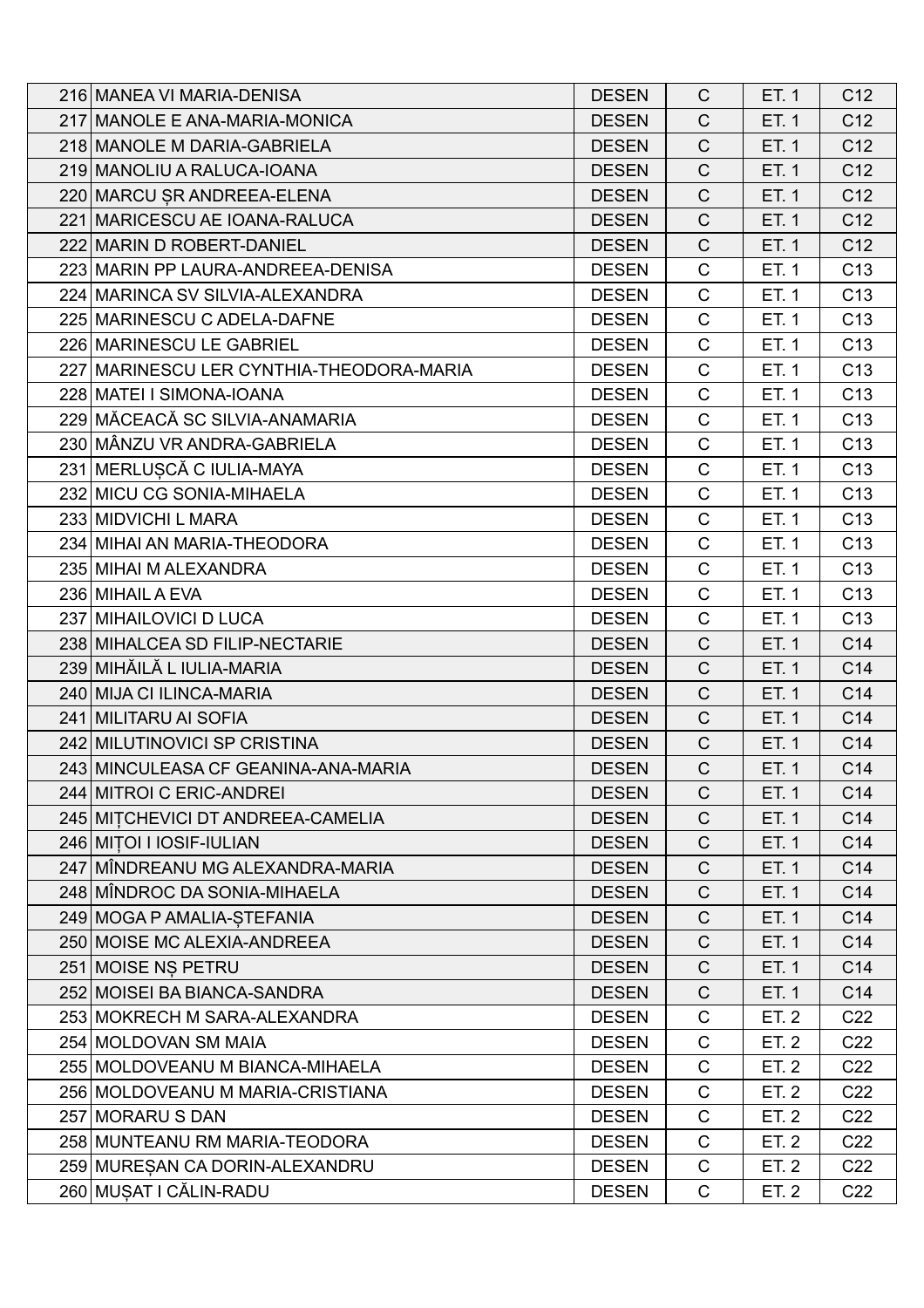| 261 MUSAT M IOAN-MARIUS             | <b>DESEN</b> | C            | ET. 2        | C <sub>22</sub> |
|-------------------------------------|--------------|--------------|--------------|-----------------|
| 262 MUSAT VS TEODORA-MARIA          | <b>DESEN</b> | $\mathsf C$  | ET. 2        | C <sub>22</sub> |
| 263 NAGY G CLAUDIA-GABRIELA         | <b>DESEN</b> | $\mathsf C$  | ET. 2        | C <sub>22</sub> |
| 264 NANCU NG NICOLETA-CLAUDIA       | <b>DESEN</b> | $\mathsf{C}$ | ET. 2        | C <sub>22</sub> |
| 265 NANU N ERIKA-MARIA              | <b>DESEN</b> | $\mathsf C$  | ET. 2        | C <sub>22</sub> |
| 266 NEACSU OF ELISA-MICHAELA        | <b>DESEN</b> | $\mathsf C$  | ET. 2        | C <sub>22</sub> |
| 267 NECULAI M ANA                   | <b>DESEN</b> | $\mathsf{C}$ | ET. 2        | C <sub>22</sub> |
| 268 NEDEA IC ARINA-IOANA            | <b>DESEN</b> | $\mathsf C$  | ET. 2        | C <sub>22</sub> |
| 269 NEDELCU D EUGENIA               | <b>DESEN</b> | $\mathsf{C}$ | ET. 2        | C <sub>23</sub> |
| 270 NEDELCU F LUCA-CONSTANTIN       | <b>DESEN</b> | $\mathsf{C}$ | ET. 2        | C <sub>23</sub> |
| 271 NEDELEA A ALEXIA                | <b>DESEN</b> | $\mathsf C$  | ET. 2        | C <sub>23</sub> |
| 272 NEGARĂ D VANDA-SOFIA            | <b>DESEN</b> | $\mathsf{C}$ | <b>ET. 2</b> | C <sub>23</sub> |
| 273 NEGHINĂ LF ROXANA               | <b>DESEN</b> | $\mathsf{C}$ | ET. 2        | C <sub>23</sub> |
| 274 NEGOITĂ ME ANA-THEODORA         | <b>DESEN</b> | $\mathsf{C}$ | ET. 2        | C <sub>23</sub> |
| 275 NEGULICI TM SERGIU-MIHAIL       | <b>DESEN</b> | $\mathsf{C}$ | ET. 2        | C <sub>23</sub> |
| 276 NICODIM A LORENA                | <b>DESEN</b> | $\mathsf{C}$ | ET. 2        | C <sub>23</sub> |
| 277 NICOLAE FG BRIANA-IOANA         | <b>DESEN</b> | $\mathsf C$  | ET. 2        | C <sub>23</sub> |
| 278 NICOLAE I BEATRICE-ELENA        | <b>DESEN</b> | $\mathsf C$  | ET. 2        | C <sub>23</sub> |
| 279 NICOLAE M AURORA-TEODORA        | <b>DESEN</b> | $\mathsf{C}$ | ET. 2        | C <sub>23</sub> |
| 280 NICOLAESCU EA ELENA-ANA-MARIA   | <b>DESEN</b> | $\mathsf{C}$ | ET. 2        | C <sub>23</sub> |
| 281 NICULAE AC IOANA-THEODORA       | <b>DESEN</b> | $\mathsf C$  | ET. 2        | C <sub>23</sub> |
| 282 NIPOMICI G ERIKA-FRANCESCA      | <b>DESEN</b> | $\mathsf{C}$ | ET. 2        | C <sub>23</sub> |
| 283 NIȚĂ AF MARIA-ANAIS             | <b>DESEN</b> | $\mathsf C$  | ET. 2        | C <sub>23</sub> |
| 284 NIȚĂ IC ANA-RALUCA              | <b>DESEN</b> | $\mathsf C$  | ET. 2        | C <sub>23</sub> |
| 285 NITESCU FR EVA-MARIA            | <b>DESEN</b> | $\mathsf{C}$ | ET. 2        | C <sub>23</sub> |
| 286 NITESCU MG CORINA-TEODORA       | <b>DESEN</b> | $\mathsf{C}$ | ET. 2        | C <sub>24</sub> |
| 287 OLTEANU LM CATINCA-IOANA        | <b>DESEN</b> | $\mathsf{C}$ | ET. 2        | C <sub>24</sub> |
| 288 OPREA M ANA                     | <b>DESEN</b> | $\mathsf C$  | ET. 2        | C <sub>24</sub> |
| 289 OPREA M MARIA-IZABELA           | <b>DESEN</b> | С            | ET. 2        | C <sub>24</sub> |
| 290 OPREAN GL IULIA-ALEXIA-ELENA    | <b>DESEN</b> | $\mathsf{C}$ | ET. 2        | C <sub>24</sub> |
| 291 OPRINA VV ILINCA                | <b>DESEN</b> | C            | ET. 2        | C <sub>24</sub> |
| 292 ORTAN M MARA-STEFANIA           | <b>DESEN</b> | C            | ET. 2        | C <sub>24</sub> |
| 293 OVEDENIE ML SABINA-CRISTINA     | <b>DESEN</b> | $\mathsf{C}$ | ET. 2        | C <sub>24</sub> |
| 294 PAL RS LUCIA-ANAMARIA-IULIA     | <b>DESEN</b> | C            | ET. 2        | C <sub>24</sub> |
| 295 PANAITE CI SERAFIM              | <b>DESEN</b> | C            | ET. 2        | C <sub>24</sub> |
| 296 PARICI FV IASMIN-MARIE-ANNE     | <b>DESEN</b> | C            | ET. 2        | C <sub>24</sub> |
| 297 PASĂRE TD ANDREEA-RAFAELA       | <b>DESEN</b> | C            | ET. 2        | C <sub>24</sub> |
| 298 PASCU M DANIEL-STEFAN-JUSTINIAN | <b>DESEN</b> | C            | ET. 2        | C <sub>24</sub> |
| 299 PASCU MC ANA-MARIA-GABRIELA     | <b>DESEN</b> | C            | ET. 2        | C <sub>24</sub> |
| 300 PAVELESCU VI IOANA-JACQUELINE   | <b>DESEN</b> | C            | ET. 2        | C <sub>24</sub> |
| 301 PĂIȘ N ALEXANDRA-IOANA          | <b>DESEN</b> | C            | ET. 2        | C <sub>24</sub> |
| 302 PĂTRU NG JADE-IOANA             | <b>DESEN</b> | D            | ET. 1        | D <sub>12</sub> |
| 303 PÂRVAN MD AMALIA-DANIELA        | <b>DESEN</b> | D            | ET. 1        | D <sub>12</sub> |
| 304 PÂȘLEA S BEATRICE               | <b>DESEN</b> | D            | ET. 1        | D <sub>12</sub> |
| 305 PESCARU D BEATRICE-GEORGIANA    | <b>DESEN</b> | D            | ET. 1        | D <sub>12</sub> |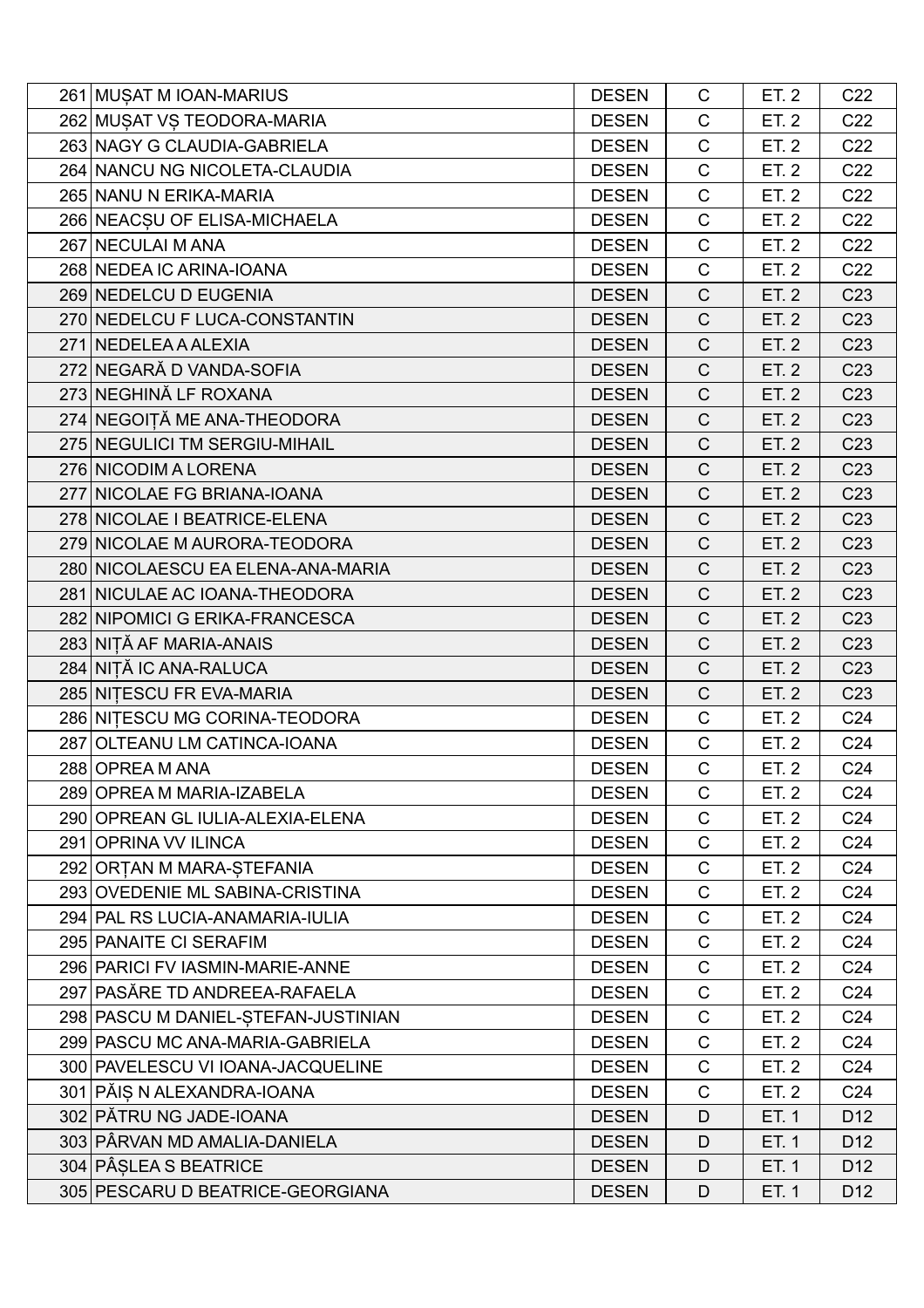| 306 PETIAN IM ANTONIA-ROBERTA         | <b>DESEN</b> | D | ET. 1 | D <sub>12</sub> |
|---------------------------------------|--------------|---|-------|-----------------|
| 307 PETRE I CĂTĂLINA-ANDREEA          | <b>DESEN</b> | D | ET. 1 | D <sub>12</sub> |
| 308 PETRE RPE ANDREEA                 | <b>DESEN</b> | D | ET. 1 | D <sub>12</sub> |
| 309 PETREA EC ANCA-GEORGIANA          | <b>DESEN</b> | D | ET. 1 | D <sub>12</sub> |
| 310 PINTILEI C ANCA-ISABELA           | <b>DESEN</b> | D | ET. 1 | D <sub>12</sub> |
| 311 PIPOS F DARIA-MARIA               | <b>DESEN</b> | D | ET. 1 | D <sub>12</sub> |
| 312 PIRNOG I ELENA-LUIZA              | <b>DESEN</b> | D | ET. 1 | D <sub>12</sub> |
| 313 PÎRLOGEA N SIMON-AUGUSTIN         | <b>DESEN</b> | D | ET. 1 | D <sub>12</sub> |
| 314 PÎRVAN C MARIA-TEODORA            | <b>DESEN</b> | D | ET. 1 | D <sub>12</sub> |
| 315 PIRVESCU TC ALEXIA-GABRIELA       | <b>DESEN</b> | D | ET. 1 | D <sub>12</sub> |
| 316 PÎRVU LN TANIA                    | <b>DESEN</b> | D | ET. 1 | D <sub>12</sub> |
| 317 PLEAVIN AS JESSICA-JANET-PETRA    | <b>DESEN</b> | D | ET. 1 | D <sub>12</sub> |
| 318 PLOSCARU I ALEXANDRA-ELENA-SAFINA | <b>DESEN</b> | D | ET. 1 | D <sub>12</sub> |
| 319 PONOVESCU E BRIANA                | <b>DESEN</b> | D | ET. 1 | D <sub>12</sub> |
| 320 POPESCU AC INIA-MIRUNA            | <b>DESEN</b> | D | ET. 1 | D <sub>13</sub> |
| 321 POPESCU O ANTONIA                 | <b>DESEN</b> | D | ET. 1 | D <sub>13</sub> |
| 322 POPESCU RG MIRUNA-IOANA           | <b>DESEN</b> | D | ET. 1 | D <sub>13</sub> |
| 323 POPESCU TP ANIA-MARIA-GABRIELA    | <b>DESEN</b> | D | ET. 1 | D <sub>13</sub> |
| 324 POPESCU VG VICTOR-BOGDAN          | <b>DESEN</b> | D | ET. 1 | D <sub>13</sub> |
| 325 POPLEACĂ VR ADINA-IOANA           | <b>DESEN</b> | D | ET. 1 | D <sub>13</sub> |
| 326 POPOVICI G BIANCA-ELENA           | <b>DESEN</b> | D | ET. 1 | D <sub>13</sub> |
| 327 POPOVICI IR GEORGIANA-ANA-MARIA   | <b>DESEN</b> | D | ET. 1 | D <sub>13</sub> |
| 328 POROJAN GR IOANA-ALEXANDRA        | <b>DESEN</b> | D | ET. 1 | D <sub>13</sub> |
| 329 POSEA B CARMEN-ALINA              | <b>DESEN</b> | D | ET. 1 | D <sub>13</sub> |
| 330 POTECĂ TD SORIN-TEODOR            | <b>DESEN</b> | D | ET. 1 | D <sub>13</sub> |
| 331 POTENCHI RA ȘTEFAN-CLAUDIU        | <b>DESEN</b> | D | ET. 1 | D <sub>13</sub> |
| 332 PREDA I MARIA-ISABELA             | <b>DESEN</b> | D | ET. 1 | D <sub>13</sub> |
| 333 PREDETEANU A ANA-MARIA            | <b>DESEN</b> | D | ET. 1 | D <sub>13</sub> |
| 334 PREOTEASA MG LUCA-VICTORIA        | <b>DESEN</b> | D | ET. 1 | D <sub>13</sub> |
| 335 PRICOPCIUC AG MARIA-ANASTASIA     | <b>DESEN</b> | D | ET. 1 | D <sub>13</sub> |
| 336 PUPĂZAN CL DARIA-MARIA            | <b>DESEN</b> | D | ET. 1 | D <sub>13</sub> |
| 337 RADU N ADRIANA-IOANA              | <b>DESEN</b> | D | ET. 1 | D <sub>13</sub> |
| 338 RĂDUCAN GO ANDREEA-MARIA          | <b>DESEN</b> | D | ET. 1 | D <sub>13</sub> |
| 339 RĂDUCANU CM ELISZABETA-ȘTEFANIA   | <b>DESEN</b> | D | ET. 1 | D <sub>13</sub> |
| 340 RĂDUCANU SV SARAH-GABRIELA        | <b>DESEN</b> | D | ET. 1 | D <sub>14</sub> |
| 341 RĂDUȚĂ IG ELIZA-MARIA             | <b>DESEN</b> | D | ET. 1 | D <sub>14</sub> |
| 342 RĂDUȚĂ T RAREȘ-ȘTEFAN             | <b>DESEN</b> | D | ET. 1 | D <sub>14</sub> |
| 343 RĂGUȘITU D EVA-ADRIANA            | <b>DESEN</b> | D | ET. 1 | D <sub>14</sub> |
| 344 RETI M PETRA-ECATERINA            | <b>DESEN</b> | D | ET. 1 | D <sub>14</sub> |
| 345 RISTIA S ANA                      | <b>DESEN</b> | D | ET. 1 | D14             |
| 346 ROMAN SAILINCA                    | <b>DESEN</b> | D | ET. 1 | D <sub>14</sub> |
| 347 ROSENFELD A TAL                   | <b>DESEN</b> | D | ET. 1 | D <sub>14</sub> |
| 348 ROȘU C MARIA-CAMELIA              | <b>DESEN</b> | D | ET. 1 | D14             |
| 349 ROSU PV MARIA-ALEXANDRA           | <b>DESEN</b> | D | ET. 1 | D <sub>14</sub> |
| 350 ROTARI I LILIANA                  | <b>DESEN</b> | D | ET. 1 | D <sub>14</sub> |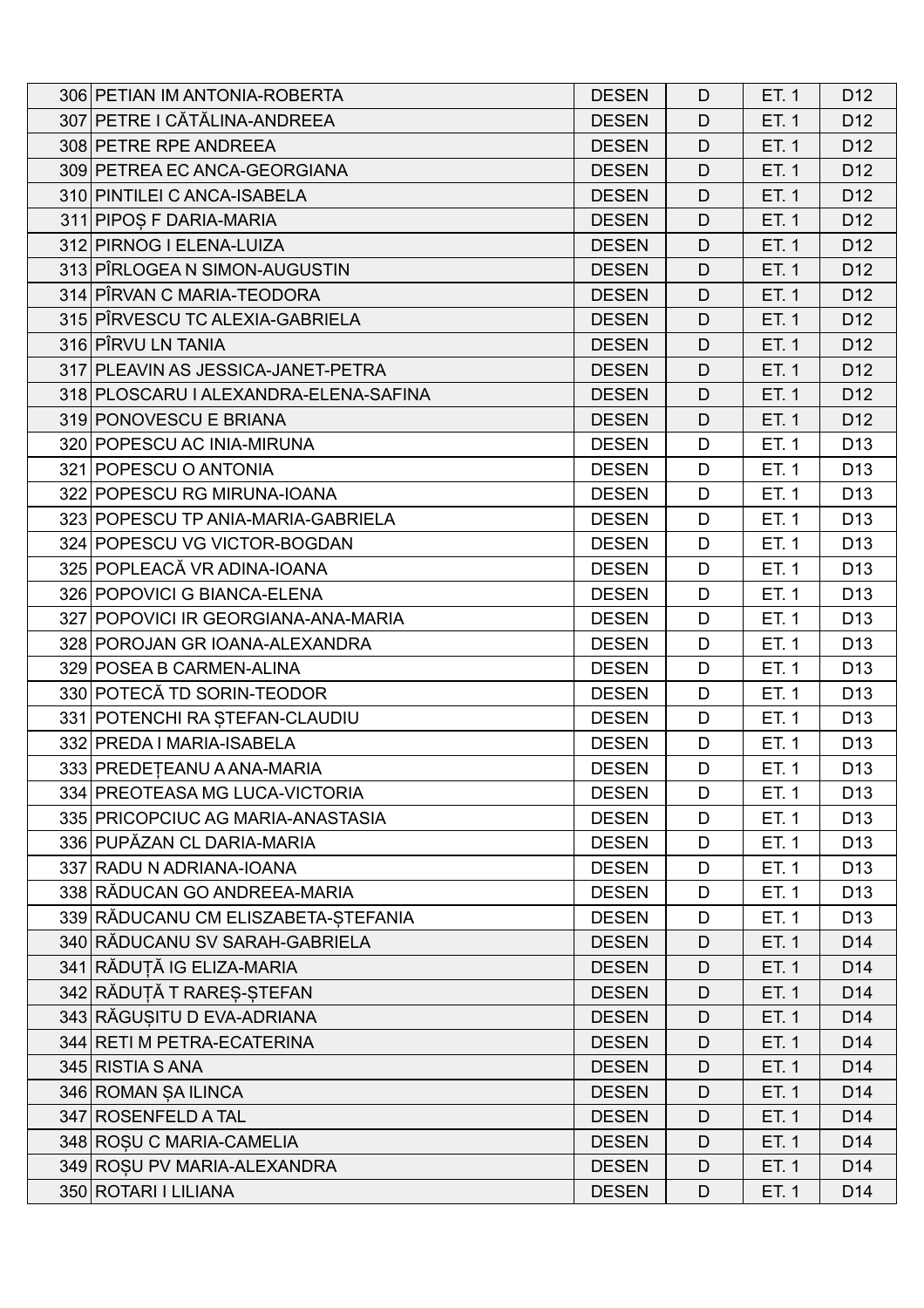| 351 ROTARU MR KRISTIN-IRINA                 | <b>DESEN</b> | D | ET. 1 | D <sub>14</sub> |
|---------------------------------------------|--------------|---|-------|-----------------|
| 352 RUJANCU G MARIA-BIANCA                  | <b>DESEN</b> | D | ET. 1 | D <sub>14</sub> |
| 353 RUNCEANU A ADRIANA-MARIA                | <b>DESEN</b> | D | ET. 1 | D <sub>14</sub> |
| 354 SAILĂ PF EVA-ANDREEA                    | <b>DESEN</b> | D | ET. 1 | D <sub>14</sub> |
| 355 SANDU S JACHLINE-ALEXANDRA              | <b>DESEN</b> | D | ET. 1 | D14             |
| 356 SARAEV R ALEYNA                         | <b>DESEN</b> | D | ET. 1 | D <sub>14</sub> |
| 357 SAS AD MARIA-ANTONIA                    | <b>DESEN</b> | D | ET. 1 | D14             |
| 358 SAULEA MA IZABELA-ANDREEA               | <b>DESEN</b> | D | ET. 1 | D14             |
| 359 SAVU I TIANA-ALICE                      | <b>DESEN</b> | D | ET. 1 | D14             |
| 360 SAVU V ANDREEA-VICTORIA                 | <b>DESEN</b> | D | ET. 2 | D <sub>22</sub> |
| 361 SĂSĂRMAN MO AYANA                       | <b>DESEN</b> | D | ET. 2 | D <sub>22</sub> |
| 362 SBOIU P BIANCA-ELENA                    | <b>DESEN</b> | D | ET. 2 | D <sub>22</sub> |
| 363 SCUTARU ȘD ALEXANDRA-MARIA              | <b>DESEN</b> | D | ET. 2 | D <sub>22</sub> |
| 364 SEREA-POPLINGHER FF SARAH-ANOUCK        | <b>DESEN</b> | D | ET. 2 | D <sub>22</sub> |
| 365 SIMION II NICOLA-ANDREEA                | <b>DESEN</b> | D | ET. 2 | D <sub>22</sub> |
| 366 SINGIORZAN P ANISIA-BIANCA              | <b>DESEN</b> | D | ET. 2 | D <sub>22</sub> |
| 367 SORA V ALINA-MIHAELA                    | <b>DESEN</b> | D | ET. 2 | D <sub>22</sub> |
| 368 SOUCUP CC COSMINA-MARIA                 | <b>DESEN</b> | D | ET. 2 | D <sub>22</sub> |
| 369 SPINACHE M LUCA-DANIEL                  | <b>DESEN</b> | D | ET. 2 | D <sub>22</sub> |
| 370 SPORIȘ IO MARA-IOANA                    | <b>DESEN</b> | D | ET. 2 | D <sub>22</sub> |
| 371 STAN DV MARIA-SARA                      | <b>DESEN</b> | D | ET. 2 | D <sub>22</sub> |
| 372 STAN LA ANDREEA-DIANA                   | <b>DESEN</b> | D | ET. 2 | D <sub>22</sub> |
| 373 STAN MM IOANA-CRISTINA                  | <b>DESEN</b> | D | ET. 2 | D <sub>22</sub> |
| 374 STAN MR DARIA-MARIA                     | <b>DESEN</b> | D | ET. 2 | D <sub>22</sub> |
| 375 STANCIU VM IRIS-IOANA                   | <b>DESEN</b> | D | ET. 2 | D <sub>22</sub> |
| 376 STANCU F DARIA-IOANA                    | <b>DESEN</b> | D | ET. 2 | D <sub>22</sub> |
| 377 STĂNCULEȚ A MARIA                       | <b>DESEN</b> | D | ET. 2 | D <sub>22</sub> |
| 378 STĂNESCU DG CEZARA                      | <b>DESEN</b> | D | ET. 2 | D <sub>22</sub> |
| 379 STOG-GALBEN V LAURA-MARIA               | <b>DESEN</b> | D | ET. 2 | D <sub>22</sub> |
| 380 STOIAN V ANDREI-MARIO                   | <b>DESEN</b> | D | ET. 2 | D <sub>23</sub> |
| 381 STOICA M GIULIA                         | <b>DESEN</b> | D | ET. 2 | D <sub>23</sub> |
| 382 STOICA T STEFAN                         | <b>DESEN</b> | D | ET. 2 | D <sub>23</sub> |
| 383 STROE EC ALESSIA                        | <b>DESEN</b> | D | ET. 2 | D <sub>23</sub> |
| 384 STROE RM ROBERT-CRISTIAN-ANDREI         | <b>DESEN</b> | D | ET. 2 | D <sub>23</sub> |
| 385 SERBAN CA MARA                          | <b>DESEN</b> | D | ET. 2 | D <sub>23</sub> |
| 386 SERBAN D ANTONIA-MARIA                  | <b>DESEN</b> | D | ET. 2 | D <sub>23</sub> |
| 387 SERBAN M ALEXANDRA                      | <b>DESEN</b> | D | ET. 2 | D <sub>23</sub> |
| 388 SERBAN M ANTONIA-BIANCA                 | <b>DESEN</b> | D | ET. 2 | D <sub>23</sub> |
| 389 SOLDEA M ALINA-GABRIELA                 | <b>DESEN</b> | D | ET. 2 | D <sub>23</sub> |
| 390 STEFAN EV CĂTĂLIN-ANTONIO               | <b>DESEN</b> | D | ET. 2 | D <sub>23</sub> |
| 391 STEFAN-OLTENICEANU E GABRIELA-ALEXANDRA | <b>DESEN</b> | D | ET. 2 | D <sub>23</sub> |
| 392 TĂNASE G CONSTANTIN-ȘTEFAN              | <b>DESEN</b> | D | ET. 2 | D <sub>23</sub> |
| 393 TĂNASIE F ANDREEA-CRISTIANA             | <b>DESEN</b> | D | ET. 2 | D <sub>23</sub> |
| 394 TOADER C RADU-STEFAN                    | <b>DESEN</b> | D | ET. 2 | D <sub>23</sub> |
| 395 TOMA V ROXANA-ANNEMARIE                 | <b>DESEN</b> | D | ET. 2 | D <sub>23</sub> |